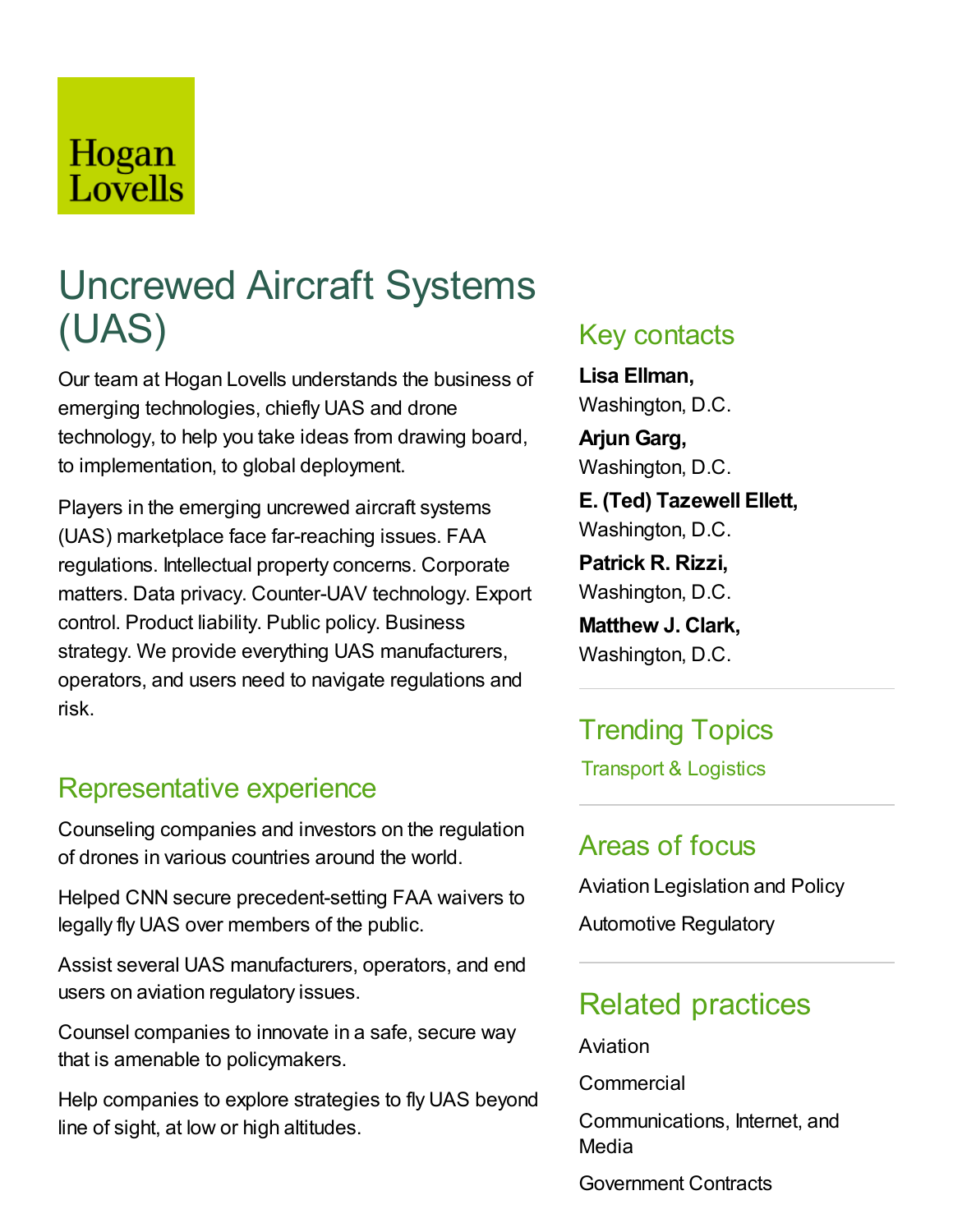Help companies seeking to fly UAS in urban areas, at night, over people, and outside the boundaries of Part 107.

Help companies worried about rogue UAS flying over their property.

Assist counter-drone technology companies navigate legal and regulatory requirements.

Help companies, universities, and organizations navigate FAA regulations to fly drones legally in the U.S.

Develop business and trade association public policy strategies to advance innovation and business success.

Counsel companies entering the UAS marketplace to craft a business strategy for success.

Counsel UAS companies with privacy and data security issues.

### Awards and rankings

- **Practice Group of the Year, Transportation, Law360,** 2019-2020
- **Tier Firm for Transport: aviation and air travel** litigation and regulation, *The Legal 500 US*, 2018- 2021
- Lisa Ellman named leading lawyer, *The Legal 500 USA*, 2019-2021
- Lisa Ellman named a Rising Star, *The Legal 500 USA*, 2018
- Band 2 for Telecom, Broadcast & Satellite District of Columbia, *Chambers USA*, 2019-2021
- Band 1 for Telecom, Broadcast & Satellite District of Columbia, *Chambers USA*, 2017
- **Band 1 for Transportation: Aviation: Regulatory** Nationwide, *Chambers USA*, 2016, 2019-2021
- Most Innovative Law Firms, North America, *Financial Times*, 2016-2017
- George Carneal named Senior Statesman for Transportation: Aviation: Regulatory - Nationwide, *Chambers USA*, 2007, 2017, 2019-2020

Government Relations and Public Affairs

- Intellectual Property
- International Trade and Investment
- Litigation Services

Mergers and Acquisitions

Privacy and Cybersecurity

**Transportation** 

## Related industries

Aerospace and Defense

Consumer

Education

Energy and Natural Resources

Insurance

Real Estate

Technology and Telecoms

Transport and Logistics